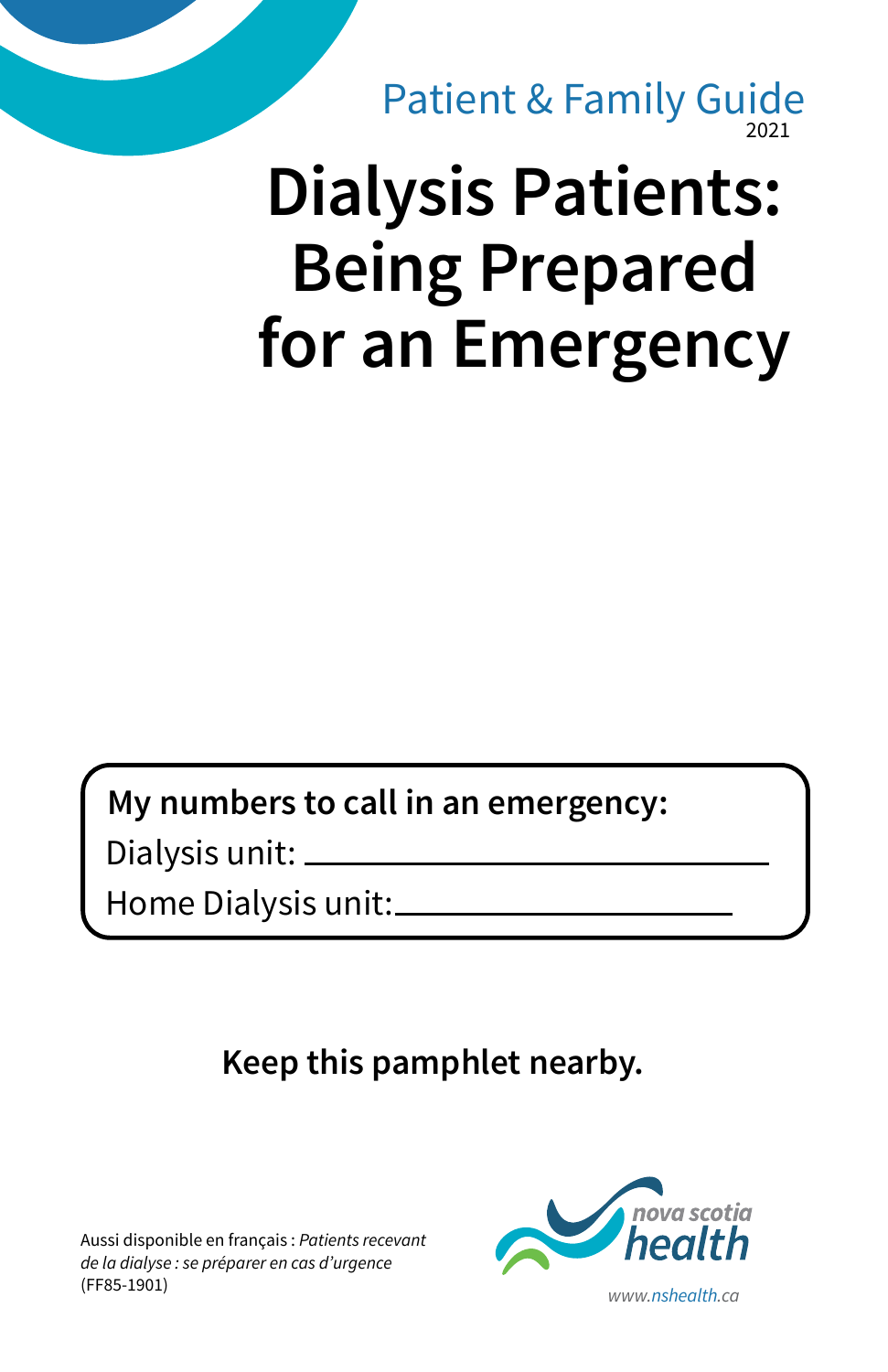## **Dialysis Patients: Being Prepared for an Emergency**

This pamphlet is for patients who are:

- $\rightarrow$  receiving hemodialysis in a dialysis unit in-centre (in the health centre) in a hospital.
- $\rightarrow$  receiving hemodialysis in a rural satellite dialysis unit.
- › receiving peritoneal dialysis (PD) or hemodialysis in their own home.

This pamphlet explains what to do in an emergency (like a snowstorm, long power outage, or other natural disaster), including:

- What to do if you think there will be an emergency
- What to do if you cannot get your usual treatment
- Who to contact when an emergency happens

**Make sure your dialysis unit has your correct contact information and an alternate (second) phone number in case we need to reach you**.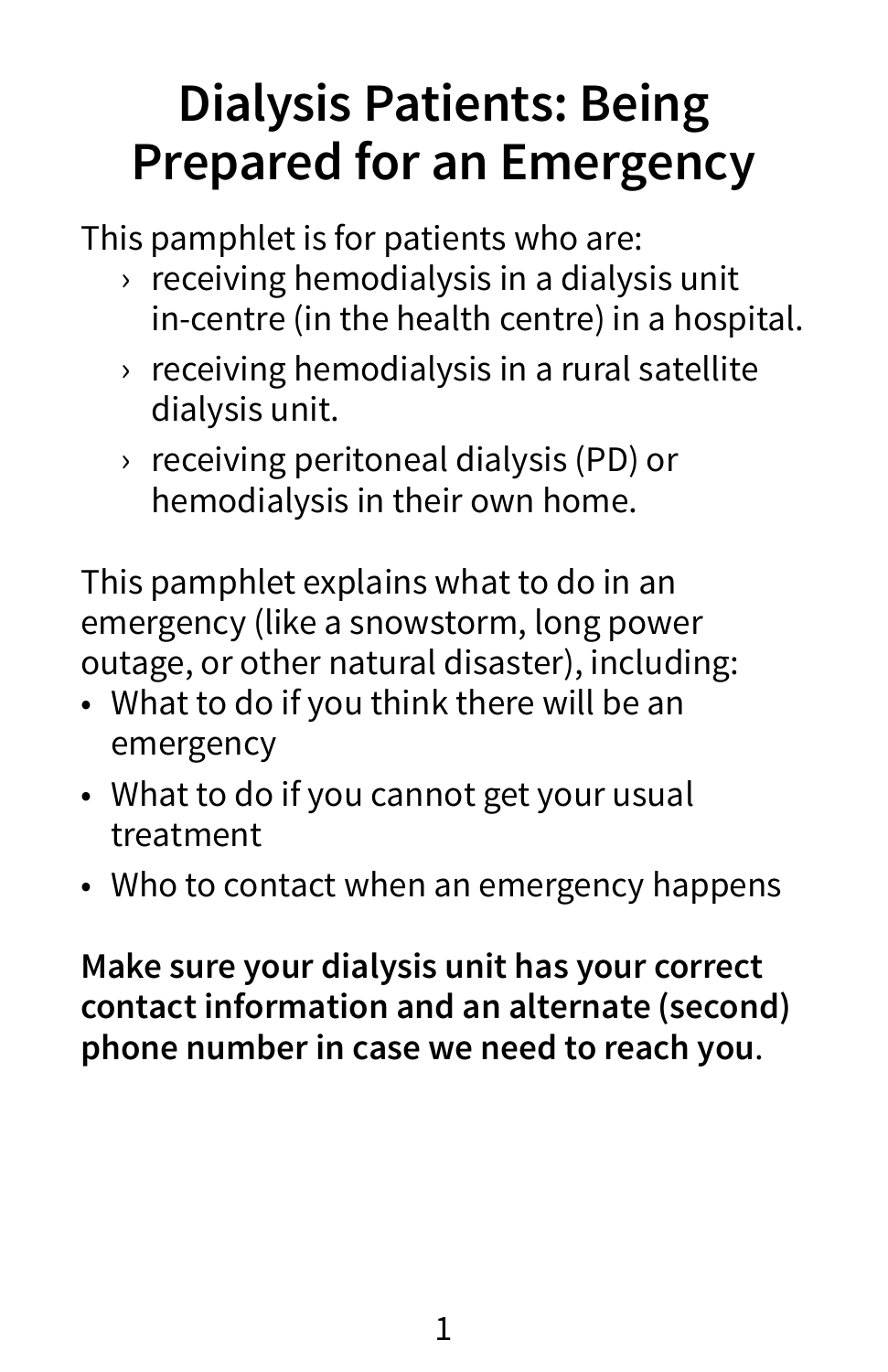#### **What is an emergency?**

- Not being able to get to your dialysis treatment (in-centre or at a satellite unit) because of a storm or severe (very bad) weather.
- Not being able to start or finish your dialysis treatment in your home because of a long power outage (either hemodialysis or PD with the cycler).

#### **Who do I contact if I cannot make it to dialysis?**

Call the dialysis unit where you receive your hemodialysis treatment.

#### **Who do I contact if I cannot do dialysis at home (PD or home hemodialysis)?**

Call the home dialysis unit.

#### **What should I do if there is an emergency?**

- **Limit how much fluid you drink**. This includes anything that is a liquid at room temperature or that would melt at room temperature (like ice cream or Jell-O®).
- **Limit how much salt and potassium you eat**. Choose the foods you eat carefully.
- If a snowstorm is expected, try to arrange to stay closer to your dialysis centre.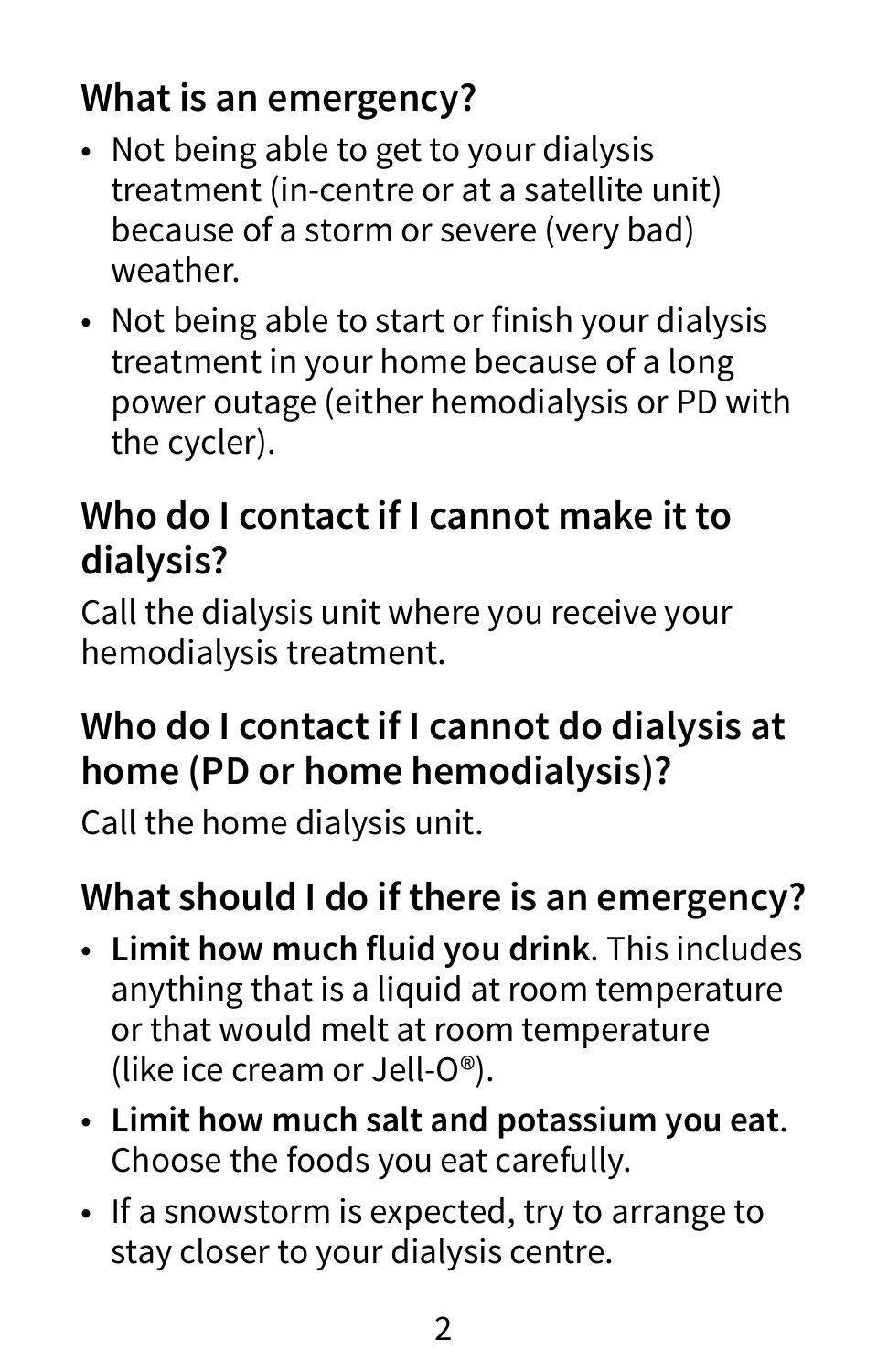• If you are doing your own dialysis at home, do your treatment before the storm starts, if possible.

### **PD cycler patients**

If there is a power outage:

- › **Do not use a generator to run your cycler**.
- $\rightarrow$  Turn off your cycler machine and unplug it.
- › Do a Twin Bag™ exchange instead (if you have been taught how to use it and you have the supplies).
- › Call the home dialysis nurse or on-call nurse if you have any questions or concerns.

#### **Home hemodialysis patients:**

- Unplug your dialysis machine and water treatment system if you think the power may go out. **Do not plug the machine or the system back in until after the power is back on**.
- **Do not use a generator to run your dialysis machine or water treatment system**.
- Once the power is back on, disinfect the machine before your next dialysis treatment.
- **If it has been more than 72 hours (3 days) since the machine was used**, disinfect both the machine and the water treatment system before doing dialysis.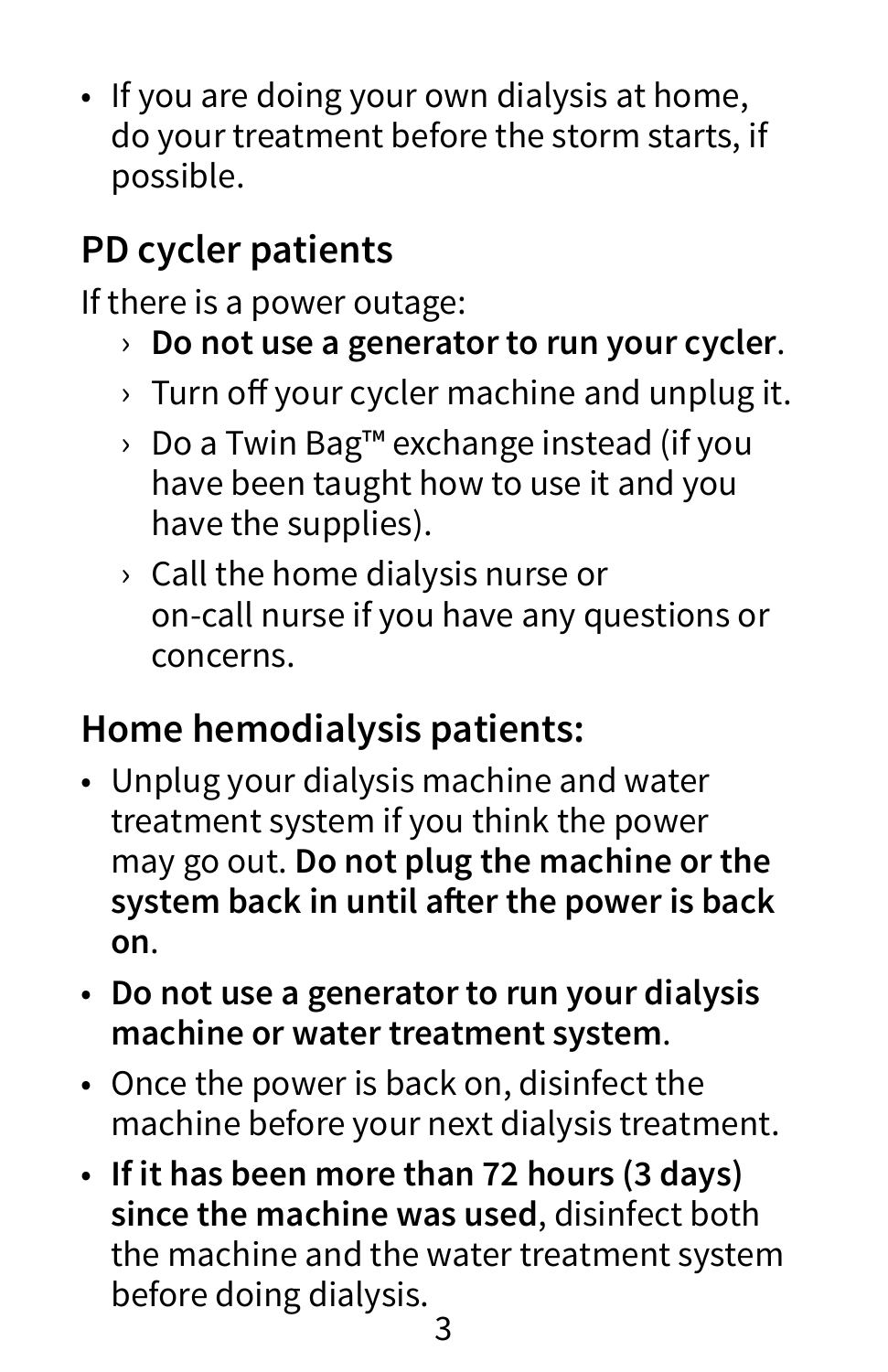• Call the home dialysis nurse or on-call nurse if you have any questions or concerns.

#### **What medication should I take if I cannot have my dialysis treatment?**

• You may get a prescription for Kayexalate®. It is important to get this prescription filled and have it on hand in case of an emergency. Make a note of when your supply expires and get it refilled, as needed.

**Your dialysis nurse or doctor will tell you when to take Kayexalate®**. **Do not take it unless you are told to do so**.

- Kayexalate® is a drug used to treat high potassium levels in the blood. If not treated, high potassium levels may lead to an irregular heartbeat or cause problems with muscles and nerves.
- **Remember**, Kayexalate® must be mixed with 1/2 cup (4 ounces) of water.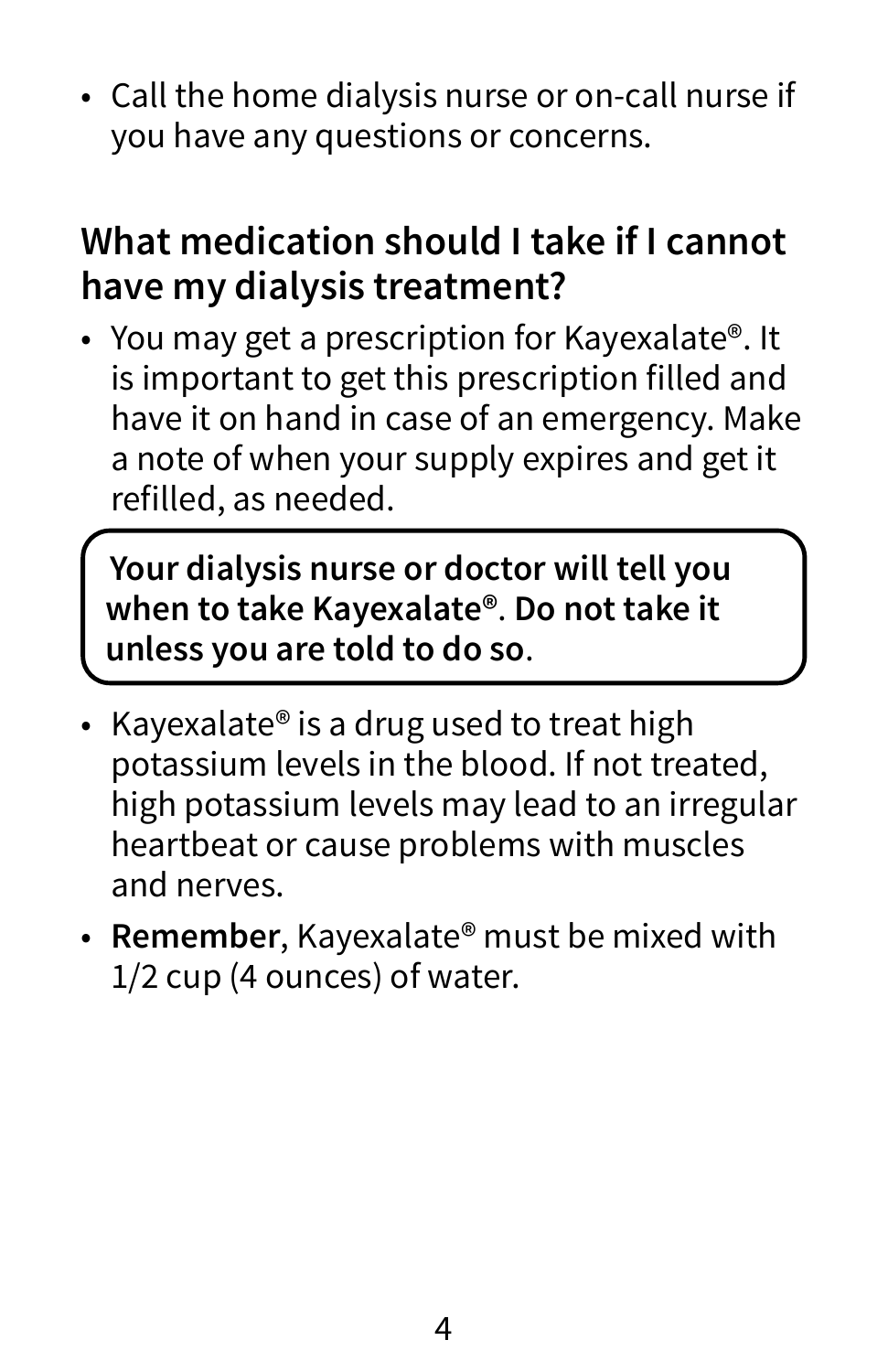#### **Common questions**

#### **How can I manage my fluid intake?**

- Remember your fluid restrictions:
	- › **For hemodialysis patients**: 2 cups plus however much you have urinated (peed) in the last 24 hours (1 day).
	- › **For PD patients**: 4 cups plus what you have urinated in the last 24 hours.

#### **How and when will I be told if the unit will not be open, or will be closing early?**

If we must close, we will do our best to contact you directly as soon as possible.

#### **If the unit closes, when and where will I get my dialysis treatment?**

- **For satellite dialysis patients**: We will do our best to keep you in your own satellite unit.
- We may need to change the time and/or day of your treatment for a short time.
- You may need to have your treatment at the main in-centre unit once it is safe to do so.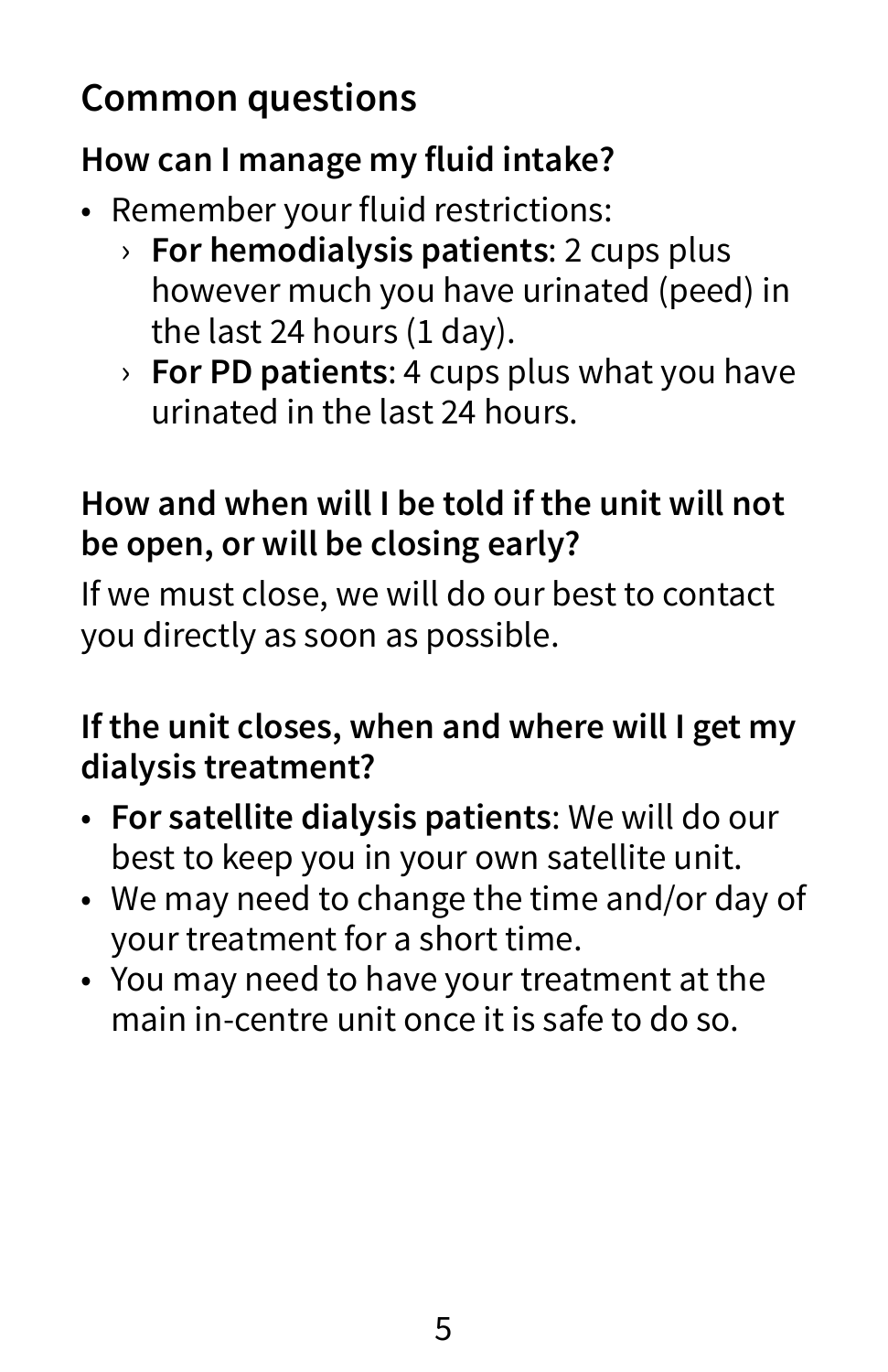#### **What should I do if I miss a dialysis treatment and I am feeling short of breath?**

- Always watch what you eat and limit your fluid and salt intake if you miss a dialysis treatment.
- **If you get very short of breath, go to the nearest Emergency Department right away**.

#### **If there is a long power outage, what should I do with my Aranesp® or Eprex®?**

- If your power has been out for more than 12 hours, ask your local pharmacy or hospital pharmacy if they will refrigerate your Aranesp® or Eprex® during the power outage.
- You can also take it to a family member or friend who has power to refrigerate it for you.

**What are your questions? Please ask. We are here to help you.** 

**In Nova Scotia you can call 811 to talk with a registered nurse about your health care questions 24/7.**